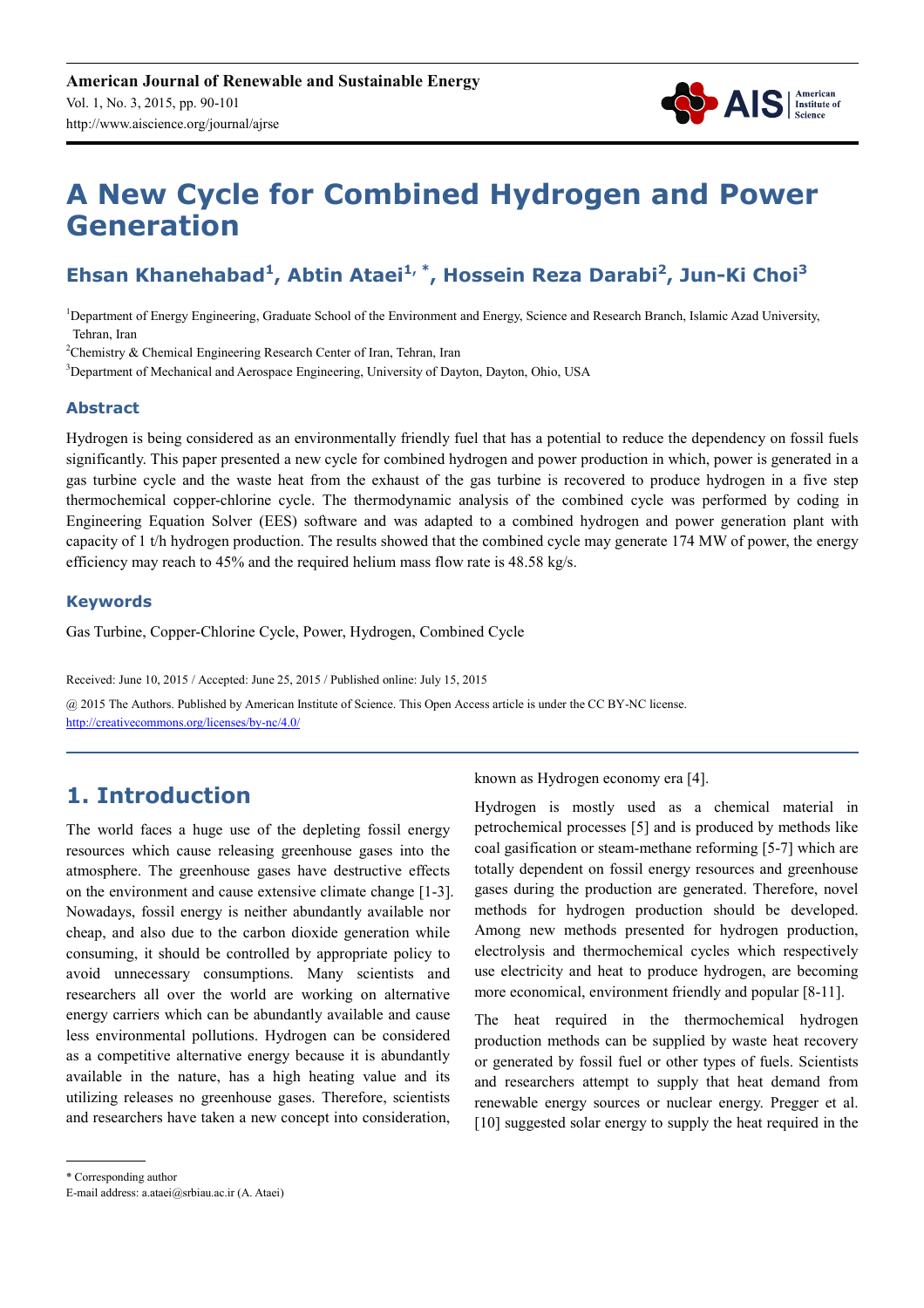thermochemical hydrogen production methods. Flether [12] thermodynamically analyzed the thermochemical hydrogen production cycles using solar energy. Orhan et al. [3] calculated the Exergetic efficiency associated with those thermochemical processes. Some of the researchers considered geothermal heat as a good resource and because of that they developed the suitable thermochemical cycles which can work with geothermal heat [11, 13, 14]. Due to the shortage and limitations of renewable energy sources, many scientists and researchers have considered nuclear thermal heat for thermochemical cycles [15, 17] and because of the extensive advantages of this thermal resource, the future of world's hydrogen production is known to be nuclear hydrogen.

One of the most promising thermochemical cycles is Cu-Cl cycle which is considered as a low temperature cycle. Orhan described the different steps of this cycle which is coupled with nuclear thermal energy [18-22]. Nateter et al. obtained the heat required for different stages of Cu-Cl cycle [23]. Lewis et al. investigated the performance of this cycle from the production cost point of view [24, 25].

This paper presents a new cycle for combined power and hydrogen production in which, the heat required for the thermochemical cycle of Cu-Cl is provided indirectly by fossil fuels and is obtained from the exhaust of a gas turbine plant. It should be noted that gas turbine plants usually cost less than steam plants and also release less pollutants to the environment [26] and it is common that the exhaust heat is used in a steam plant cycle to generate more electricity. On the other hand, one of the problems of the thermal plants is the inability of storing the power in case of not having enough loads in the 24 hours of a day which may cause inefficiency. Because the new cycle presented in this paper generates combined power and hydrogen, it makes a possibility to store the excess power in form of hydrogen. Therefore, the hydrogen production is increased during the off-peak time of the gas turbine.

It means that instead of generating electricity with a high efficiency which does not have enough clients during the off peak time, the combined cycle produces more hydrogen with a capability of storage or sale.

Firstly, we introduce the new cycle for combined hydrogen and electricity generation which we called it Khanehabad cycle. Then, the thermodynamic analysis of the cycle, which was performed by coding in Engineering Equation Solver (EES) software, is presented. And finally, the cycle's power generation and energy efficiency will be calculated.

### **2. Material and Methods**

#### **2.1. Gas Turbine Cycle**

Brayton cycle is the ideal cycle for gas turbine power plants as it is shown in Figure 1. It includes four main parts; air compressor, combustion chamber, turbine and electricity generator.

The cycle's mode of operation is that the ambient air is sucked by the compressor and pressure is increased to the designed pressure. Then, the compressed air is introduced to the combustion chamber and by fuel entering the chamber, the combustion process happens under a constant pressure condition. Afterwards, the hot and pressurized gas enters the turbine and during the isentropic expansion, the hot gas exits from the turbine at a pressure near the ambient pressure and is discarded to the environment. The electricity is produced by a generator which is powered by the gas turbine [27].



**Figure 1.** Gas turbine power plant.

#### **2.2. Five Step Cu-Cl Cycle**

The copper-chlorine thermochemical cycle consists of five different chemical processes in which, hydrogen can be separated from water by providing the heat and electricity required for the processes. Maximum required temperature of this cycle is reported 550 degree centigrade [28].

**Table 1.** The different stages of the thermochemical copper-chlorine cycle.

| <b>Step</b> | <b>Primary chemical reaction</b>                        | T (°C)  |
|-------------|---------------------------------------------------------|---------|
|             | $2CuCl2(s)+H2O(g) \rightarrow CuO.CuCl2(s)+2HCl(g)$     | 400     |
|             | $CuO.CuCl2(s) \rightarrow 2CuCl(1)+1/2O2(g)$            | 500     |
|             | $4CuCl(s) + H2O \rightarrow 2CuCl2(aq) + 2Cu(s)$        | 25-80   |
|             | $CuCl2(aq) \rightarrow CuCl2(s)$                        | >100    |
|             | $2Cu_{(s)}+2HCl_{(g)} \rightarrow H_{2(g)}+2CuCl_{(1)}$ | 430-475 |

Source: Modified from Rosen et al. (2006)

Different steps of this cycle are shown in Table 1. As shown in that table, reaction 5 is the main reaction of the copperchlorine cycle in which, hydrogen is produced in temperature of 450°C from the reaction between copper and hydrochloric acid. According to that reaction, no trace of water is present in the primary materials. The water which presents in reaction 1, is in contact with CuCl2(s), hydrochloric acid and generates CuO.CuCl2(s). The reaction 3 generates copper,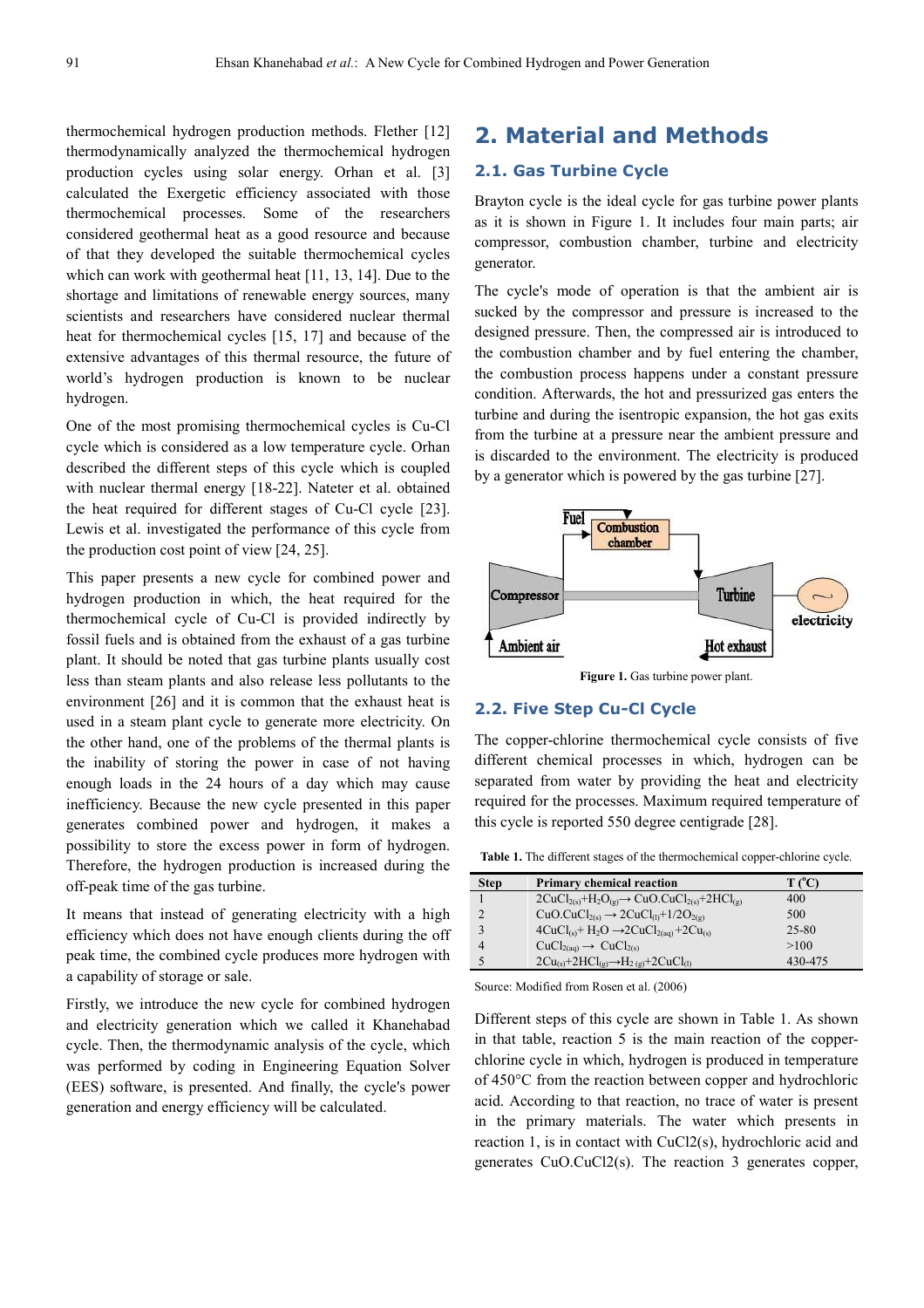the other reactant required for reaction 1, and reactions 2 and 4 provide the required conditions for the thermochemical cycle. Water, heat and some electricity are the inputs of the thermochemical cycle to generate hydrogen.

#### **2.3. The New Cycle for Combined Power and Hydrogen Production**



Figure 2. The flow chart of the Khanehabad cycle.

As seen, one of the basic requirements of hydrogen production in the introduced thermochemical cycle is the thermal energy at maximum temperature of  $500^{\circ}$ C. This heat is usually obtained from burning fossil fuels or thermal

energy generated in a nuclear reactor. Using fossil fuels to supply that heat will introduce more greenhouse gases to the atmosphere. Although nuclear hydrogen production brings non-fossil hydrogen which is one of the promising methods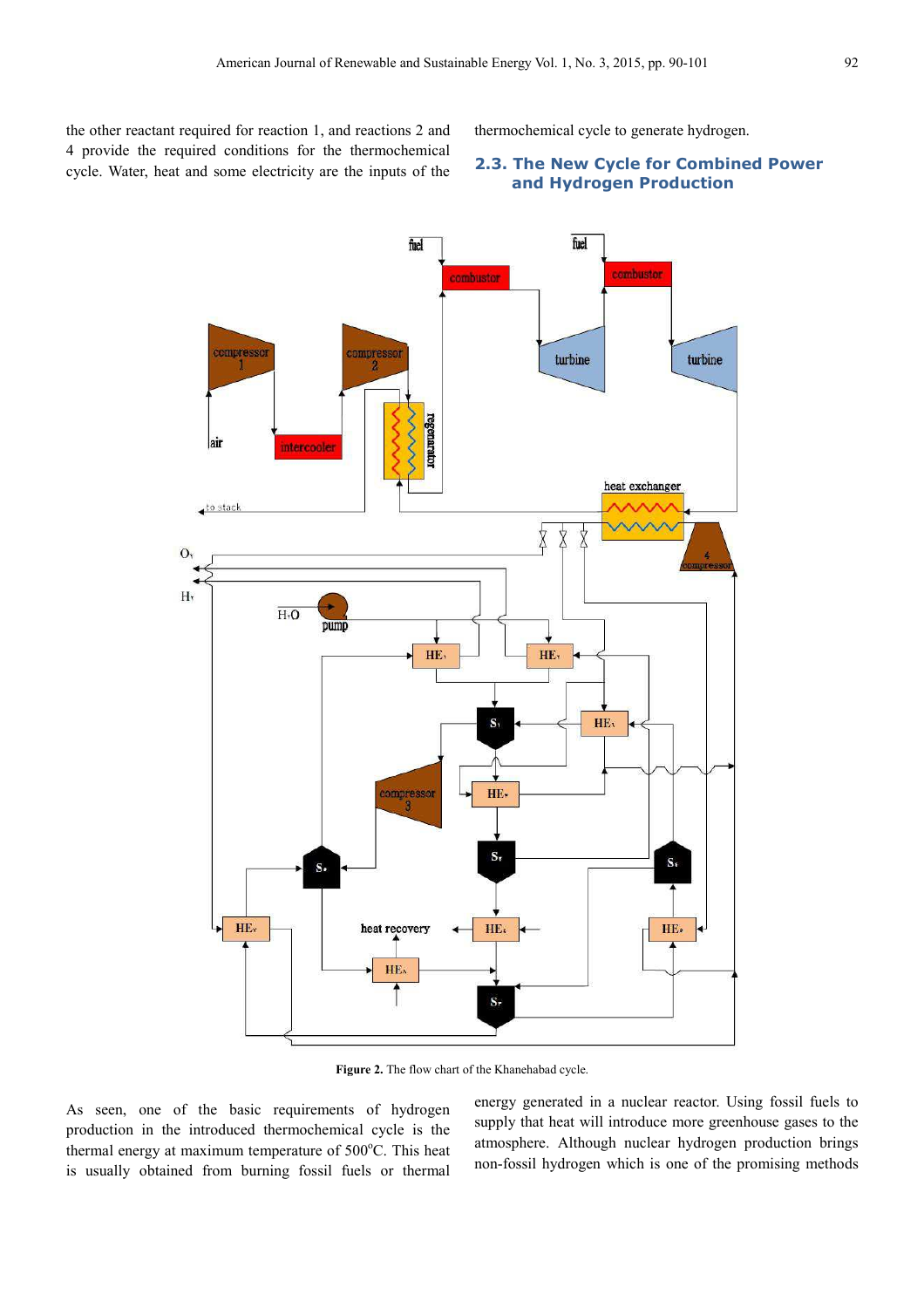of non-fossil hydrogen production in the future, it requires high knowledge and technology and therefore it cannot be extensively used all over the world. To minimize the environmental impacts, the heat required in the introduced hydrogen production cycle should be supplied by a waste heat recovery. This paper introduces an integration of gas turbine cycle and the thermochemical hydrogen production cycle to combined hydrogen and power production with a minimum greenhouse gases generation. In that novel combined cycle, which we call it Khanehabad cycle, the heat required for the Cu-Cl thermochemical hydrogen production cycle is supplied by a exhaust heat recovery from the gas turbine cycle. The flow chart of this cycle is illustrated in Figure 2. As seen, the air enters the compressor 1 at ambient temperature and pressure and then is compressed to an intermediate pressure. Then the hot compressed air enters the intermediate heat exchanger to get cooled down to the ambient temperature and enters the compressor 2 to achieve the designed pressure. The high pressured air passes through a heat exchanger, regenerator, so that its energy content is increased by the heat of the exhaust gas. At this stage, combustion occurs by fuel entering the combustion chamber and therefore, high pressure-high temperature air enters to the gas turbine and is expanded to a specific pressure. In this stage, it enters to the second combustion chamber and its temperature is increased to the hot input gases of turbine 1. The compressed high temperature air enters to turbine 2 and expands to the ambient pressure. The power is generated in the gas turbine by the generator coupled to the turbine. The hot exhaust gas of the turbine with the temperature of more than 500°C (depending on the design parameters) goes to a heat exchanger and transfers the required heat to helium as an intermediate fluid for the thermochemical copper-chlorine cycle. Accordingly, helium supplies the required heat for the different steps of the copper-chlorine thermochemical cycle.

In the copper-chlorine cycle, water enters the cycle as the primary material and is pressurized to the designed pressure using a pump, then passes through the heat exchangers 1 and 2 and obtains the heat required for the steps 2 and 5. Then, it converts to steam with temperature of 400°C and then enters the chemical reactor 1. After reacting with CuO.CuCl2, it produces CuO.CuCl2(s) and HCl(g).

The pressure and temperature of the produced  $HCI(g)$  are increased through a compressor. Then, it goes to the reactor 5 and hydrogen and CuO.CuCl2(s) are produced in a reaction with Cu(s). In stage 1, it passes through heat exchanger 3 and its temperature gets increased to 500°C. Finally, it enters the chemical reactor 2, loses oxygen and converts to CuCl(l).

Since the temperature of CuCl(l) is high, its temperature falls while passing through the heat exchanger 4, because of that temperature reduction, liquid CuCl turns to solid, and achieves the designed temperature of stage 3, which is the electrolyzer. At this stage, in contact with water, CuCl(s) produces Cu(s) and CuCl2 which are required for stages 5 and 1, respectively. As the required CuCl2(aq) for stage 1 is in solid phase, CuCl2 should pass through the heat exchanger 5 so that by increasing temperature to more than 100°C, water in CuCl2 evaporates and then the solid CuCl2 is separated from the steam by passing through a flash dryer. The steam separated at this stage returns to stage 3 once again. Solid CuCl2 enters the stage 1's reactor after passing through the heat exchanger 6 and its temperature is increased to 400°C which is the required temperature for the reaction at stage 1.

On the other hand, Cu(s) produced at the stage 3, should be heated to 450°C in order to participate in the hydrogen generation reaction. Hence, it passes through the heat exchanger 7 and then goes to the chemical reactor 5 and produces hydrogen and CuCl(l) in contact with HCl(g). The produced hydrogen gets ready to be delivered after cooling down. CuCl(l) cools down while passing through the heat exchanger 8 and turns to solid to be used in the reactor 3 as a reactant.

#### **2.4. Thermodynamic Analysis**

An EES coding was developed to do thermodynamic analysis of the presented cycle. The EES codes are given in the Appendix. Figure 3 shows the materials and energy flows in the presented cycle which were used for the thermodynamic analysis in EES. The codes developed in EES may simulate and optimize the cycle thermodynamically and estimate the energy efficiency of the cycle. The heat exchangers 1, 2, 4 and 8 and chemical reactors 3, 4 and 5 do not need any heat, or if more heat required, that thermal energy will be obtained by an internal heat recovery. Hence, no heat streams shown in that figure. In addition, the followings assumptions are considered as the defaults in this analysis:

- The production capacity of hydrogen in the Khanehabad cycle is considered 1 ton/h.
- This cycle operates under the reference conditions as atmospheric pressure and temperature of 25 °C.
- All processes operate under steady-state flow conditions.
- The pressure ratio in compressor is considered as 11.4.
- The intermediate pressure of the intercooler is 3.42 atm.
- The turbines and compressors isentropic efficiencies are 90% and regenerator isentropic efficiency is 85%.
- The combustion chamber temperature is considered as 1150°C.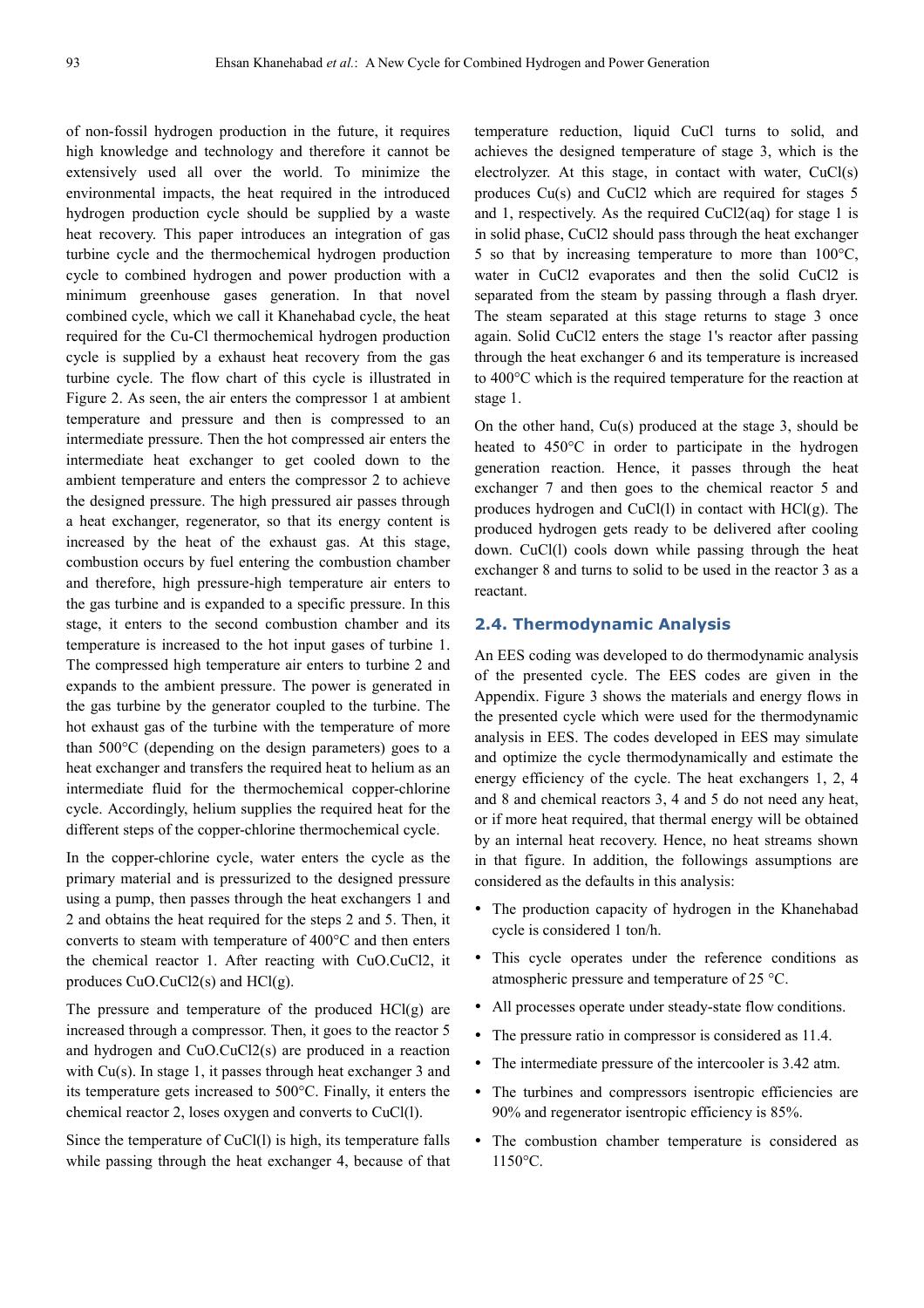All the thermochemical reactions take place at 101 kPa.

 The Enthalpy of formation and the constants of the Shomate equation for the chemical components are given in Table2.

According to Figure 3, the work produced in the turbines  $(W<sub>turbines</sub>)$  and consumed in the compressors  $(W<sub>compressors</sub>)$  can be calculated as follows;

$$
W_{turbines} = (h_6 - h_7) + (h_8 - h_9) \tag{1}
$$

$$
W_{compressors} = (h_2 - h_1) + (h_4 - h_3)
$$
 (2)

Where,  $h_i$  is enthaply of the stream of i. The i is the number of streams as shown in Figure 3.



**Figure 3.** The energy and material flows in the Khanehabad cycle used in the EES model presented in the Appendix.

Therefore, the net work produced (W<sub>net</sub>) by Khanehabad cycle can be calculated as follow;

$$
W_{net} = W_{turbines} - W_{compressors} \tag{3}
$$

The inlet heat  $(q_{in})$  is;

$$
q_{in} = h_6 - h_5 + h_8 - h_7 \tag{4}
$$

The power efficiency of the cycle  $(\eta_{power})$  is defined s follow;

$$
\eta_{power} = \frac{W_{net}}{q_{in}} \tag{5}
$$

Thermal efficiency of Khanehabad cycle  $(\eta_{Khanehabad cycle})$  is calculated as follow;

$$
\eta_{Khanehabad\ cycle} = \frac{LHV_{H_2} + W_{net}}{q_{in}} \tag{6}
$$

Where,  $LHV_{H_2}$  is low heat value of the Hydrogen produced in the Khanehabad cycle.

To analyze the processes by EES software, the enthalpies are extracted from the data bank of the software. Then, the formation enthalpies are calculated using the following equation;

$$
\bar{h} - \bar{h}_o = AT + \frac{BT^2}{2} + \frac{CT^3}{3} + \frac{DT^4}{4} - \frac{E}{T} + F - H \quad (7)
$$

Where, h is enthalpy,  $h_0$  is enthalpy at the reference condition, T is the temperature in degrees of Kelvin and A,B,C,D,E, F and H are the constants of the Shomate equation [19, 29] which are given in Table 2.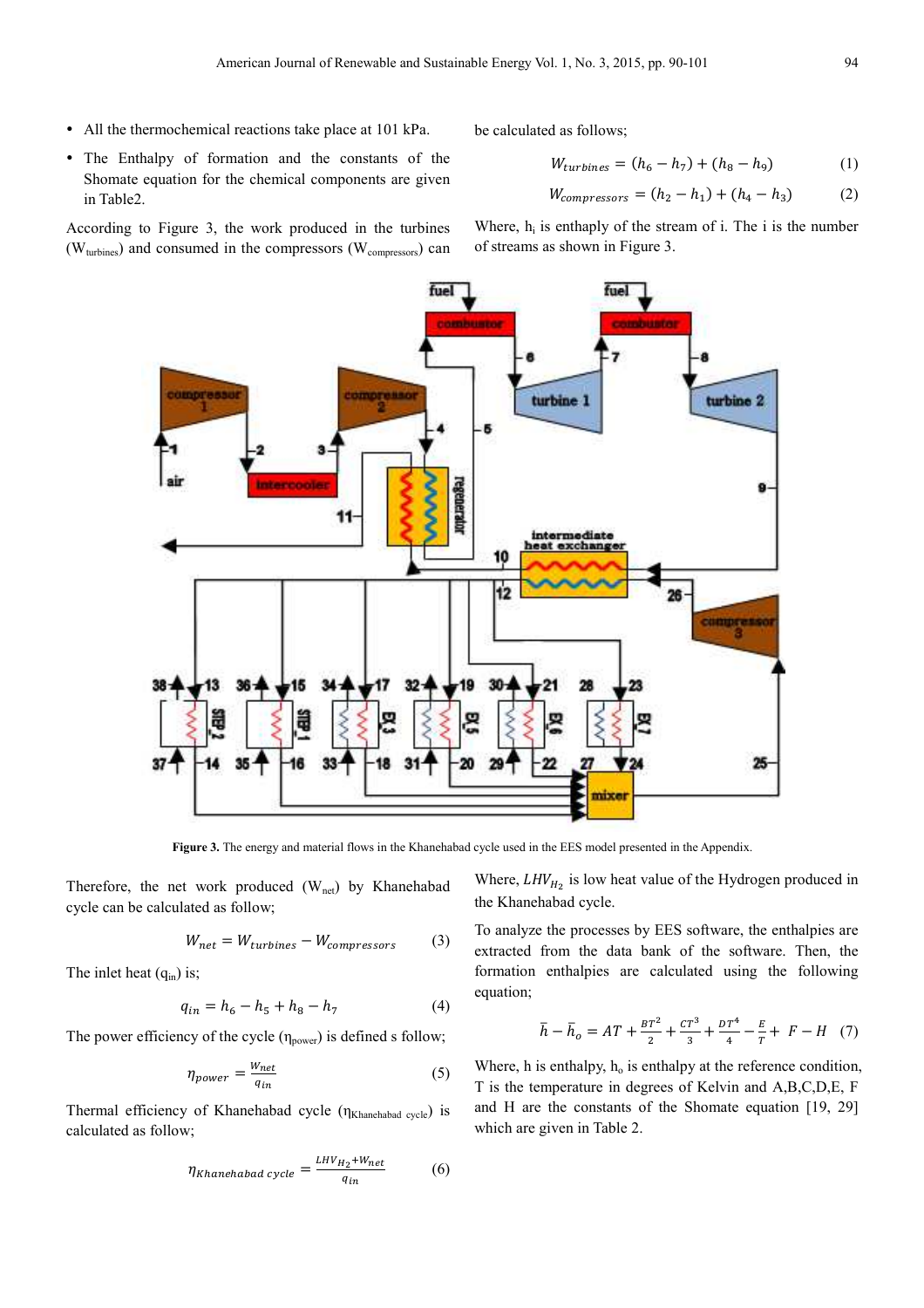| <b>Chemical</b>      |          |                |               | D              |                |             | G        |             | $h_f(kJ/kmol)$ |
|----------------------|----------|----------------|---------------|----------------|----------------|-------------|----------|-------------|----------------|
| CuCl <sub>(S)</sub>  | 75.2710  | $-26.8321$     | 25.6916       | $-7.3580$      | $-1.8478$      | $-165.7299$ | 174.6644 | $-138.0720$ | $-138.072$     |
| $Cu_{(S)}$           | 17.7289  | 28.0987        | $-31.2529$    | 13.9724        | 0.0686         | $-6.0566$   | 47.8959  | 0.0000      |                |
| CuCl <sub>2(S)</sub> | 70.2188  | 23.3613        | $-14.8687$    | 4.0539         | $-0.3662$      | $-228.9405$ | 184.6378 | $-205.8532$ | $-205.850$     |
| CuO <sub>(S)</sub>   | 48.56494 | 7.498607       | $-0.55980$    | 0.013851       | $-760082$      | $-173.4272$ | 94.85128 | $-156.0632$ | $-156.060$     |
| CuCl <sub>0</sub>    | 66.9440  | $-3.70E^{-10}$ | $2.17E^{-10}$ | $-3.90E^{-11}$ | $-9.18E^{-12}$ | $-1511374$  | 174.7653 | $-131.1780$ | $-131.180$     |

**Table 2.** The Enthalpy of formation and the constants of the Shomate equations for the chemical components.

Source: Given from Ref.[29].

It should be noted that the heat required for the copperchlorine thermochemical process is given from reference [30]. Table 3 presents the heat required for the heat exchangers in the thermochemical part of the Khanehabad cycle.

**Table 3.** The heat required for the thermochemical part of the Khanehabad cycle.

| <b>Component</b> | $H(kJ/mol H_2)\Delta$ | $T(^{\circ}C)\Delta$  |
|------------------|-----------------------|-----------------------|
| Step 1           | 120.2                 | 400                   |
| Step 1           | 125.5                 | 500                   |
| HE3              | 20.8                  | $500 \rightarrow 400$ |
| HE <sub>5</sub>  | 57.6                  | $150 \rightarrow 20$  |
| HE <sub>6</sub>  | 61.3                  | $400 \rightarrow 150$ |
| HE7              | 32.5                  | $450 \rightarrow 20$  |

### **3. Results and Discussion**

The EES model showed that the energy efficiency of the Khanehabad cycle which has 1 ton/h capacity of hydrogen production is 44.7%. According to the simulation results, the cycle's power output for production of 1000 kg/h (0.277 kg/s) of hydrogen is about 173.675 MW of electricity and the required helium mass flow rate is 48.58 kg/s. Table 4 shows the temperatures at different points of the cycle according to Figure 3.

**Table 4.** The temperature at different points of the cycle shown in Fig. 3.

| Temperature( ${}^{\circ}C$ ) | Point | Temperature( ${}^{\circ}C$ ) | Point          |
|------------------------------|-------|------------------------------|----------------|
| 405                          | 18    | 25                           | $\mathbf{1}$   |
| 650                          | 19    | 180.6                        | $\overline{2}$ |
| 25                           | 20    | 25                           | 3              |
| 650                          | 21    | 154.2                        | $\overline{4}$ |
| 405                          | 22    | 513.4                        | 5              |
| 650                          | 23    | 1150                         | 6              |
| 25                           | 24    | 991.5                        | $\overline{7}$ |
| 422.3                        | 25    | 1150                         | $\,$ 8 $\,$    |
| 425.7                        | 26    | 675                          | 9              |
| 20                           | 27    | 573.9                        | 10             |
| 450                          | 28    | 219.6                        | 11             |
| 150                          | 29    | 650                          | 12             |
| 400                          | 30    | 650                          | 13             |
| 20                           | 31    | 505                          | 14             |
| 150                          | 32    | 650                          | 15             |
| 400                          | 33    | 405                          | 16             |
| 500                          | 34    | 650                          | 17             |

The simulation results concluded the followings:

a) If the hydrogen production increases, the cycle's energy

efficiency will be decreased, as shown in Figure 4. Therefore, that increase in hydrogen production should be applied during the off-peak time of the gas turbine power plant. Then, it illustrates that instead of generating electricity with a high efficiency which does not have enough clients during the off peak time, the combined cycle produces more hydrogen with a capability of storage or sale. In addition, it is a fact that in terms of economic issues, hydrogen production can have a higher economic efficiency. It means that the thermal efficiency cannot simply represent all aspects of a comprehensive analysis.



Figure 4. Hydrogen production capacity vs. the cycle's energy efficiency.

b) By increasing the hydrogen production capacity, the required helium mass flowrate increases, as shown in Figure 5.



**Figure 5.** Hydrogen production capacity vs. the required helium mass flowrate.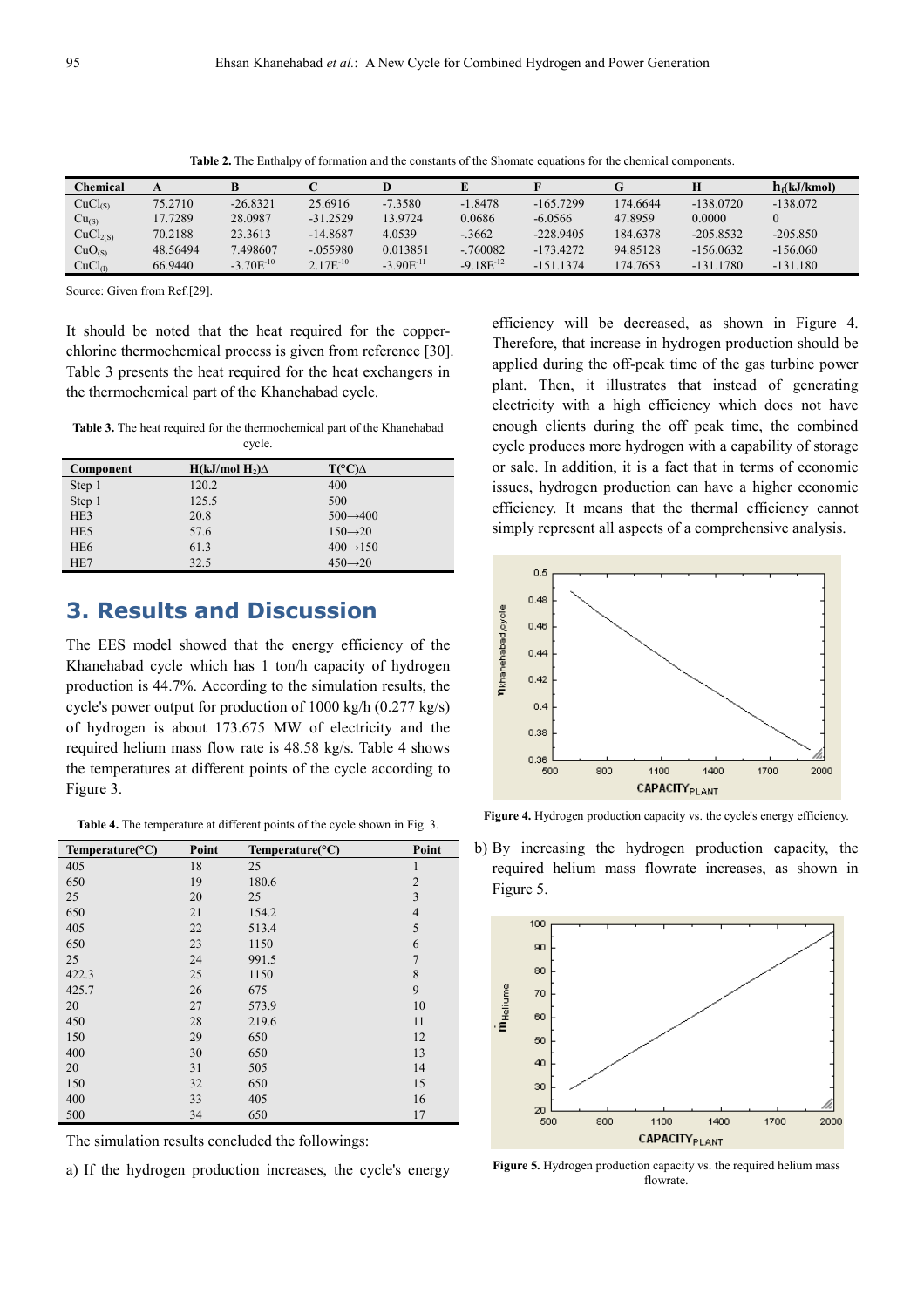c) As the hydrogen production capacity of the cycle is increased, the thermal recovery increases and the exhaust gas temperature decreases, as shown in Fig. 6.



**Figure 6.** Hydrogen production capacity vs. the exhaust gas temperature at the atmospheric pressure.

d) As seen in Figure 7, as the hydrogen production capacity increases, the electricity generation capacity decreases.



**Figure 7.** Hydrogen production capacity vs. gas turbine power generation.

### **4. Conclusion**

Hydrogen is being considered as an environmentally friendly fuel that has a potential to reduce the dependency on fossil fuels significantly. Hydrogen can be produced from a number of sources, such as water, hydrocarbon fuels, biomass, hydrogen sulfide, boron hydrides, and chemical elements with hydrogen. Because hydrogen is not available anywhere as a separate element, it needs to be separated from the aforementioned sources, for which energy is necessary to do this disassociation. The forms of energy that can drive a hydrogen production process can be classified in four categories: thermal, electrical, photonic, and biochemical energy. These kinds of energy can be obtained from primary energy (fossil, nuclear, and renewable) or from recovered energy through various paths. The literature is quite large and covers many options. Many researchers have been involved in analyzing the different hydrogen production methods based on energy and exergy analysis.

In this paper, a new cycle for combined hydrogen and power production was presented. In that cycle which we call it Khanehabad cycle, power is generated in a gas turbine cycle and the waste heat from the exhaust of the gas turbine is recovered to produce hydrogen in a five step thermochemical copper-chlorine cycle. The thermodynamic analysis of the combined cycle was performed by coding in Engineering Equation Solver (EES) software. This analysis confirms the reasonable performance of the cycle to produce hydrogen using the waste heat. The EES model was adapted to a combined hydrogen and power generation plant with capacity of 1 t/h hydrogen production. The results showed that the combined cycle may generate 174 MW of power, the energy efficiency may reach to 45% and the required helium mass flow rate is 48.58 kg/s. The model also showed that if the hydrogen production increases, energy cycle efficiency, gas turbine power generation and the temperature of the gas turbine's exhaust gas will be decreased but the waste heat recovery and mass flowrate of helium required for the processes will be increased. Therefore, that increase in hydrogen production should be applied during the off-peak time of the gas turbine power plant.

The economic analysis of the Khanehabad cycle, finding the optimum point of the electricity-hydrogen production and also presenting outlines to enhance cycle's energy efficiency will be addressed in the authors' next paper.

### **Appendix**

The EES coding developed to do thermodynamic analysis of Khanehabad Cycle is as follow;

"Thermodynamics Analysis of Khanehabad Cycle"

#### "CAPACITY\_PLANT for H2 production cycle, kg/hr"

"state 1:"  $T[1]=25$ P[1]=101.325  $h[1] = ENTHALPY(Air, T=T[1])$  $s[1]$ =ENTROPY(Air,T=T[1],P=P[1])

"state 2:" s  $s[2]=s[1]$ P[2]=393 T\_s[2]=TEMPERATURE(Air, s=s\_s[2], P=P[2]) h\_s[2]=ENTHALPY(Air,T=T\_s[2])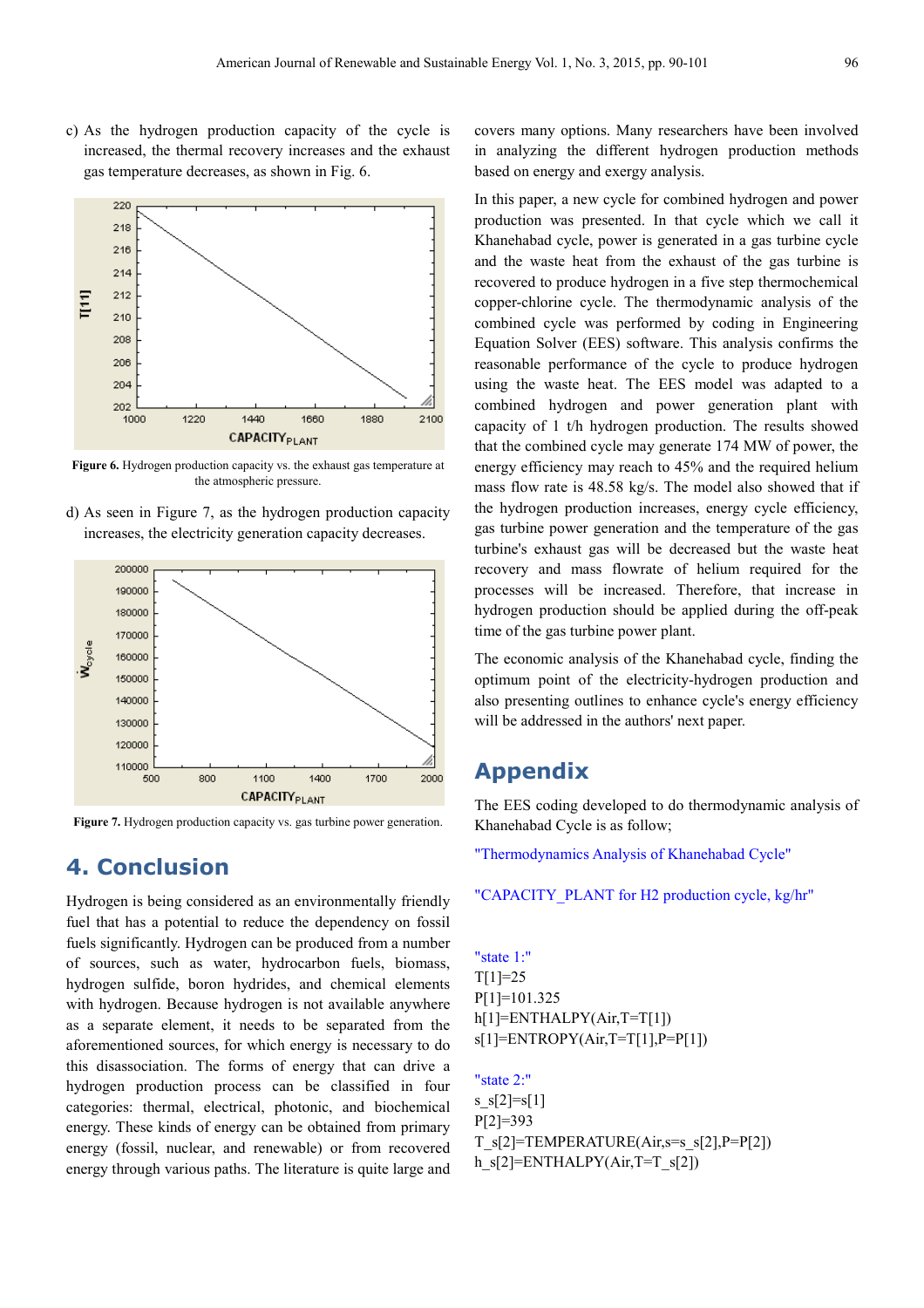eta\_c1=0.9 eta\_c1=(h\_s[2]-h[1])/(h[2]-h[1]) T[2]=temperature(Air,h=h[2]) s[2]=entropy(Air,T=T[2],P=P[2])

#### "state 3:"

P[3]=P[2]-30 T[3]=25 h[3]=ENTHALPY(Air,T=T[3])  $s[3] = \text{ENTROPY(Air, T=T[3], P=P[3])}$ 

#### "state 4:"

s  $s[4]=s[3]$ P\_ratio=11.4 P\_ratio=P[4]/P[1]  $T$  s[4]=TEMPERATURE(Air, s=s s[4], P=P[4]) h\_s[4]=ENTHALPY(Air,T=T\_s[4]) eta\_c2=0.9 eta  $c2=(h s[4]-h[3])/(h[4]-h[3])$ T[4]=TEMPERATURE(Air,h=h[4]) s[4]=ENTROPY(Air,T=T[4],P=P[4])

#### "state 5:"

eta reg=((h[5]-h[4])/(h[10]-h[4])) eta\_reg=.85 T[5]=TEMPERATURE(Air,h=h[5]) p[5]=p[4]-30

#### "state 6:"

T[6]=1150  $P[6] = P[5]$ s[6]=ENTROPY(Air,T=T[6],P=P[6]) h[6]=ENTHALPY(Air,T=T[6])

#### "state 7:"

s  $s[7]=s[6]$ P[7]=650 T\_s[7]=TEMPERATURE(Air,s=s\_s[7],P=P[7]) h\_s[7]=ENTHALPY(Air,T=T\_s[7]) eta $t1=0.9$ eta t1=(h[7]-h[6])/(h\_s[7]-h[6]) T[7]=TEMPERATURE(Air,h=h[7]) s[7]=ENTROPY(Air,T=T[7],P=P[7])

#### "state 8:"

T[8]=T[6] P[8]=P[7]  $s[8]$ =ENTROPY(Air,T=T[8],P=P[8]) h[8]=ENTHALPY(Air,T=T[8])

#### "state 9:"

s  $s[9]=s[8]$ 

P ratio= $P[6]/P[9]$ T\_s[9]=TEMPERATURE(Air,s=s\_s[9],P=P[9]) h\_s[9]=ENTHALPY(Air,T=T\_s[9]) eta\_t2=0.9 eta  $t2=(h[9]-h[8])/(h[s]9]-h[8])$ T[9]=TEMPERATURE(Air,h=h[9]) s[9]=ENTROPY(Air,T=T[9],P=P[9])

#### "state 10:"

m\_dot\*(h[9]-h[10])=m\_dot\_Heliume\*(h[12]-h[26]) T[10]=TEMPERATURE(Air,h=h[10])

#### "state 11:"

h[5]-h[4]=h[10]-h[11] T[11]=TEMPERATURE(Air,h=h[11])

#### "state 12:"

T[12]=650 p[12]=150 h[12]=ENTHALPY(Helium,T=T[12],P=P[12])

#### "state 13:" h[13]=h[12]

 $T[13]=T[12]$ 

#### "state 14:"

m\_dot $[13]$ =m\_dot $[14]$ m\_dot[13]\*h[13]-m\_dot[14]\*h[14]=delta\_H\_step2 h[14]=ENTHALPY(Helium,T=T[14],P=P[14]) T[14]=505 P[14]=102 delta\_H\_step2=(CAPACITY\_PLANT/3600)\*496\*125.5

#### "state 15:"

h[15]=h[12]  $T[15]=T[12]$ 

#### "state 16:"

m\_dot $[15]=m$  dot $[16]$ m\_dot[15]\*h[15]-m\_dot[16]\*h[16]=delta\_H\_step1 h[16]=ENTHALPY(Helium,T=T[16],P=P[16]) T[16]=405 P[16]=102 delta\_H\_step1=(CAPACITY\_PLANT/3600)\*496\*120.2

"state 17:" h[17]=h[12]  $T[17]=T[12]$ 

#### "state 18:" m\_dot[17]=m\_dot[18]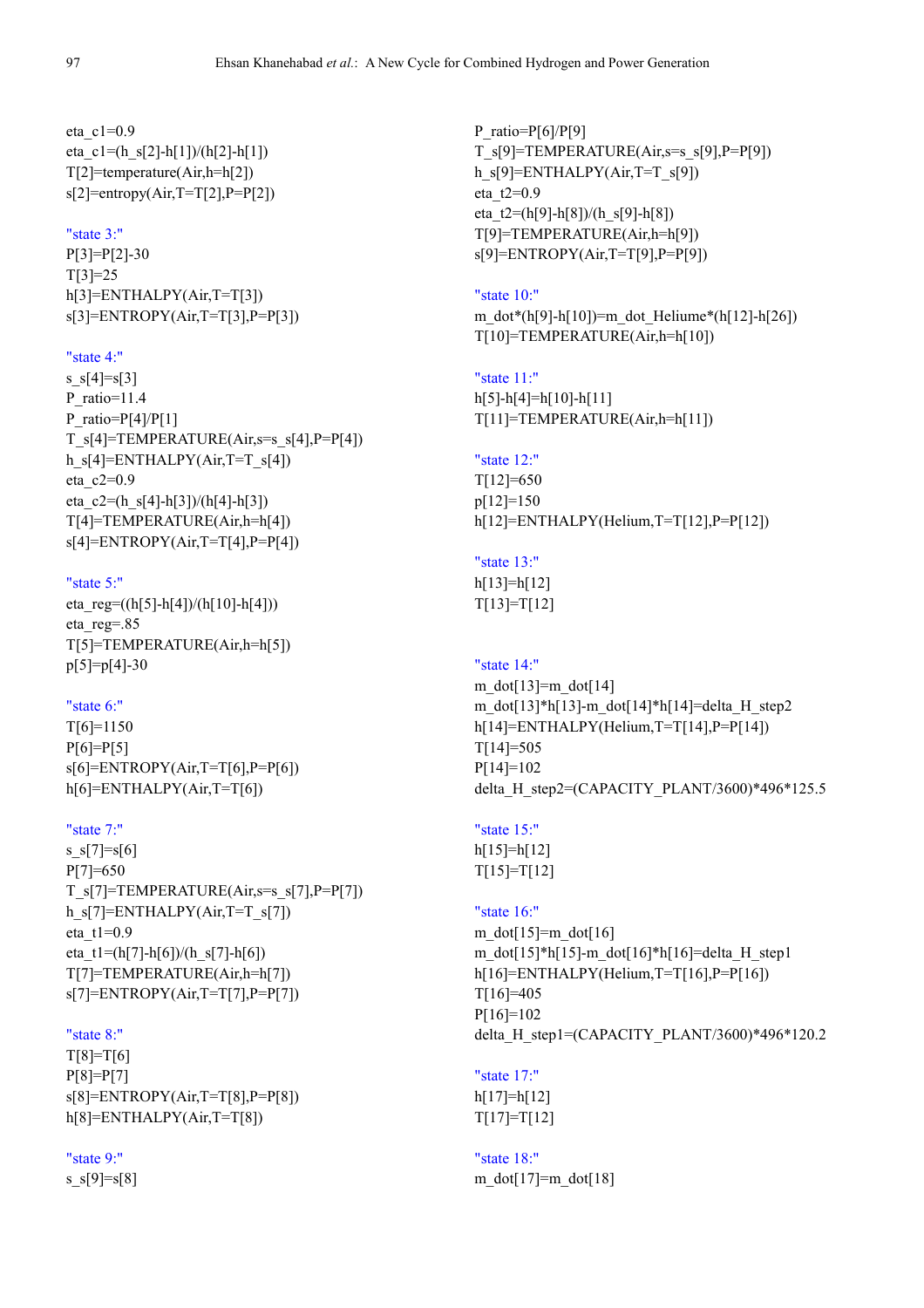m dot $[33]$ =m dot $[34]$ m\_dot[17]\*h[17] m\_dot[18]\*h[18]=(m\_dot[34]/2)\*(h\_cuo[34]h\_cuo[33])+(m\_dot[33]/2)\*(h\_cucl2[34]-h\_cucl2[33])  $(m \cdot dot[34]*.37)*(h \cdot cuo[34]$ h\_cuo[33])+(m\_dot[33]\*.63)\*(h\_cucl2[34]h cucl2[33])=delta H HE3 h[18]=ENTHALPY(Helium,T=T[18],P=P[18]) T[18]=405 P[18]=102 delta\_H\_HE3=(CAPACITY\_PLANT/3600)\*496\*20.8 h\_cuo[33]=h\_bar\_cuo\_33+A\_33\*T\_star\_33+B\_33\*(T\_star\_ 33^2/2)+C\_33\*(T\_star\_33^3/3)+D\_33\*(T\_star\_33^4/4)- E\_33\*(1/T\_star\_33)+F\_33-H\_33 A\_33=48.56494 B\_33=7.498607 C\_33=-.055980 D\_33=.013851 E\_33=-.760082 F\_33=-173.4272 G\_33=94.85128 H\_33=-156.0632 h bar cuo  $33=1963$ T[33]=400 T\_star\_33=(T[33]+273.15)/1000 h\_cuo[34]=h\_bar\_cuo\_34+A\_34\*T\_star\_34+B\_34\*(T\_star\_ 34^2/2)+C\_34\*(T\_star\_34^3/3)+D\_34\*(T\_star\_34^4/4)-E\_34\*(1/T\_star\_34)+F\_34-H\_34 A\_34=48.56494 B\_34=7.498607 C\_34=-.055980 D\_34=.013851 E\_34=-.760082 F\_34=-173.4272 G\_34=94.85128 H\_34=-156.0632 h\_bar\_cuo\_34=1963 T[34]=500 T\_star\_34= $(T[34]+273.15)/1000$ h\_cucl2[33]=h\_bar\_cucl2\_33+A\_33\_cucl2\*T\_star\_33+B\_33 cucl2\*(T\_star\_33^2/2)+C\_33\_cucl2\*(T\_star\_33^3/3)+D\_3 3 cucl2\*(T\_star\_33^4/4)-E\_33\_cucl2\*(1/T\_star\_33)+F\_33\_cucl2-H\_33\_cucl2 A\_33\_cucl2=70.21882 B\_33\_cucl2=23.36132 C\_33\_cucl2=-14.86876 D\_33\_cucl2=4.053899 E\_33\_cucl2=-.366203 F\_33\_cucl2=-228.9405 G\_33\_cucl2=184.6378 H\_33\_cucl2=-205.8532 h bar cucl2 33=1531

h\_cucl2[34]=h\_bar\_cucl2\_34+A\_34\_cucl2\*T\_star\_34+B\_34 cucl2\*(T\_star\_34^2/2)+C\_34\_cucl2\*(T\_star\_34^3/3)+D\_3 4\_cucl2\*(T\_star\_33^4/4)- E\_34\_cucl2\*(1/T\_star\_34)+F\_34\_cucl2-H\_34\_cucl2 A\_34\_cucl2=70.21882 B\_34\_cucl2=23.36132 C\_34\_cucl2=-14.86876 D 34 cucl2=4.053899 E\_34\_cucl2=-.366203 F\_34\_cucl2=-228.9405 G\_34\_cucl2=184.6378 H\_34\_cucl2=-205.8532 h\_bar\_cucl2\_34=1531 "state 19:" h[19]=h[12] T[19]=T[12] "state 20:" m\_dot $[19]$ =m\_dot $[20]$ m\_dot[31]=m\_dot[32] m\_dot[19]\*h[19] m\_dot[20]\*h[20]=(15\*m\_dot[31]/16)\*(h\_cucl2[32] h\_cucl2[31])+(m\_dot[32]/16)\*(h\_H2o[32]-h\_H2o[31])  $(15*m \cdot dot[31]/16)*(h \cdot cucl2[32]$ h\_cucl2[31])+(m\_dot[32]/16)\*(h\_H2o[32]h H2o $[31]$ )=delta H HE5 h[20]=ENTHALPY(Helium,T=T[20],P=P[20])  $T[20]=25$ P[20]=102 delta H\_HE5=(CAPACITY\_PLANT/3600)\*496\*57.6 h\_cucl2[32]=h\_bar\_cucl2\_32+A\_32\_cucl2\*T\_star\_32+B\_32 cucl2\*(T\_star\_32^2/2)+C\_32\_cucl2\*(T\_star\_32^3/3)+D\_3 2 cucl2\*(T star  $32^{\wedge}4/4$ )-E\_32\_cucl2\*(1/T\_star\_32)+F\_32\_cucl2-H\_32\_cucl2 A\_32\_cucl2=70.21882 B 32 cucl2=23.36132 C\_32\_cucl2=-14.86876 D 32 cucl2=4.053899 E\_32\_cucl2=-.366203 F\_32\_cucl2=-228.9405 G\_32\_cucl2=184.6378 H\_32\_cucl2=-205.8532 h\_bar\_cucl2\_32=1531 T[32]=150 T\_star\_32= $(T[32]+273.15)/1000$ h\_cucl2[31]=h\_bar\_cucl2\_31+A\_31\_cucl2\*T\_star\_31+B\_31 cucl2\*(T\_star\_31^2/2)+C\_31\_cucl2\*(T\_star\_31^3/3)+D\_3 1 cucl2\*(T star  $31^{\circ}4/4$ )-E\_31\_cucl2\*( $1/T$ \_star\_31)+F\_31\_cucl2-H\_31\_cucl2 A\_31\_cucl2=70.21882 B\_31\_cucl2=23.36132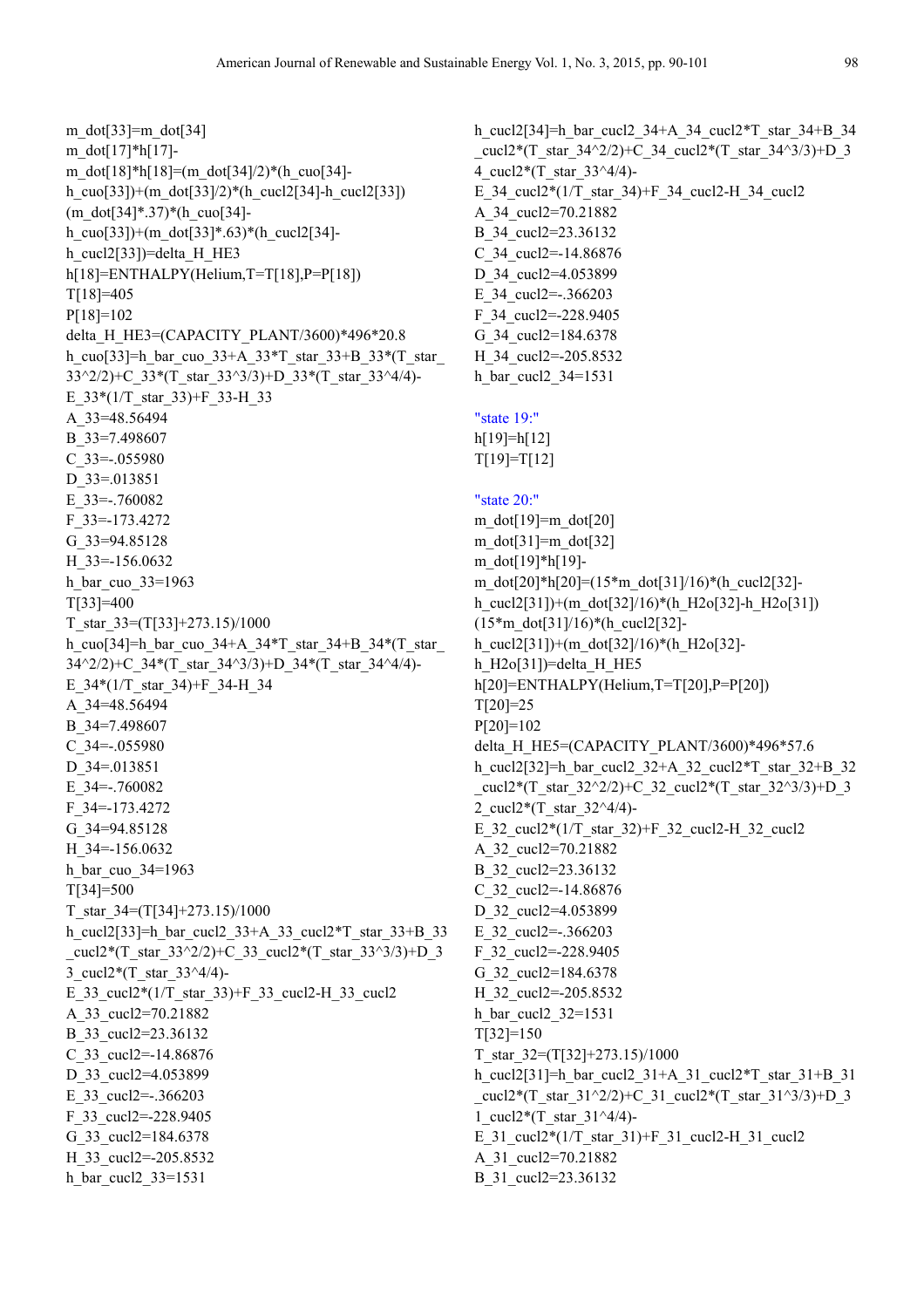```
C 31 cucl2=-14.86876
D 31 cucl2=4.053899
E 31 cucl2=-.366203
F_31_cucl2=-228.9405 
G_31_cucl2=184.6378 
H_31_cucl2=-205.8532 
h_bar_cucl2_31=1531 
T[31]=20 
T_star_31=(T[31]+273.15)/1000h_H2o[31]=ENTHALPY(Steam,T=T[31],P=P[31]) 
h_H2o[32]=ENTHALPY(Steam,T=T[32],P=P[32]) 
P[31]=102 
P[32]=102
```

```
"state 21:"
```
 $h[21]=h[12]$  $T[21]=T[12]$ 

#### "state 22:"

m\_dot $[21]$ =m\_dot $[22]$ m  $dot[30]=m$   $dot[29]$ m\_dot[21]\*h[21] m\_dot[22]\*h[22]=m\_dot[30]\*(h\_cucl2[30]-h\_cucl2[29]) m\_dot[30]\*(h\_cucl2[30]-h\_cucl2[29])=delta\_H\_HE6 h[22]=ENTHALPY(Helium,T=T[22],P=P[22]) T[22]=405 P[22]=102 delta H\_HE6=(CAPACITY\_PLANT/3600)\*496\*61.3 h\_cucl2[30]=h\_bar\_cucl2\_30+A\_30\_cucl2\*T\_star\_30+B\_30 cucl2\*(T\_star\_30^2/2)+C\_30\_cucl2\*(T\_star\_30^3/3)+D\_3 0\_cucl2\*(T\_star\_30^4/4)- E\_30\_cucl2\*(1/T\_star\_30)+F\_30\_cucl2-H\_30\_cucl2 A\_30\_cucl2=70.21882 B 30 cucl2=23.36132 C 30 cucl2=-14.86876 D 30 cucl2=4.053899 E 30 cucl2=-.366203 F\_30\_cucl2=-228.9405 G\_30\_cucl2=184.6378 H\_30\_cucl2=-205.8532 h bar cucl2 30=1531 T[30]=400 T\_star\_30= $(T[30]+273.15)/1000$ h\_cucl2[29]=h\_bar\_cucl2\_29+A\_29\_cucl2\*T\_star\_29+B\_29 cucl2\*(T\_star\_29^2/2)+C\_29\_cucl2\*(T\_star\_29^3/3)+D\_2 9 cucl2\*(T star 29^4/4)-E\_29\_cucl2\*(1/T\_star\_29)+F\_29\_cucl2-H\_29\_cucl2 A\_29\_cucl2=70.21882 B\_29\_cucl2=23.36132 C\_29\_cucl2=-14.86876 D 29 cucl2=4.053899 E\_29\_cucl2=-.366203

F\_29\_cucl2=-228.9405 G\_29\_cucl2=184.6378 H\_29\_cucl2=-205.8532 h\_bar\_cucl2\_29=1531 T[29]=150 T\_star\_29= $(T[29]+273.15)/1000$ "state 23:" h[23]=h[12]  $T[23]=T[12]$ "state 24:" "state 22:" m\_dot $[23]$ =m\_dot $[24]$ m\_dot $[28]$ =m\_dot $[27]$ m\_dot[23]\*h[23]-m\_dot[24]\*h[24]=m\_dot[28]\*(h\_cu[28] h  $cu[27]$ m\_dot[28]\*(h\_cu[28]-h\_cu[27])=delta\_H\_HE7 h[24]=ENTHALPY(Helium,T=T[24],P=P[24]) T[24]=25 P[24]=102 delta H\_HE7=(CAPACITY\_PLANT/3600)\*496\*32.5 h\_cu[28]=h\_bar\_cu\_28+A\_28\_cu\*T\_star\_28+B\_28\_cu\*(T\_s tar\_28^2/2)+C\_28\_cu\*(T\_star\_28^3/3)+D\_28\_cu\*(T\_star\_2 8^4/4)-E\_28\_cu\*(1/T\_star\_28)+F\_28\_cu-H\_28\_cu A\_28\_cu=17.7289 B\_28\_cu=28.0987 C\_28\_cu=-31.2529 D\_28\_cu=13.9724 E\_28\_cu=0.0686 F\_28\_cu=-6.0566 G\_28\_cu=47.8959 H\_28\_cu=0 h bar cu  $28=0$ T[28]=450 T\_star\_28= $(T[28]+273.15)/1000$ h\_cu[27]=h\_bar\_cu\_27+A\_27\_cu\*T\_star\_27+B\_27\_cu\*(T\_s tar\_27^2/2)+C\_27\_cu\*(T\_star\_27^3/3)+D\_27\_cu\*(T\_star\_2 7^4/4)-E\_27\_cu\*(1/T\_star\_27)+F\_27\_cu-H\_27\_cu A\_27\_cu=17.7289 B\_27\_cu=28.0987  $C_2$ 7\_cu=-31.2529 D\_27\_cu=13.9724 E\_27\_cu=0.0686 F\_27\_cu=-6.0566 G\_27\_cu=47.8959 H\_27\_cu=0 h bar cu $27=0$ T[27]=20 T\_star\_27= $(T[27]+273.15)/1000$ 

```
"state 25:"
```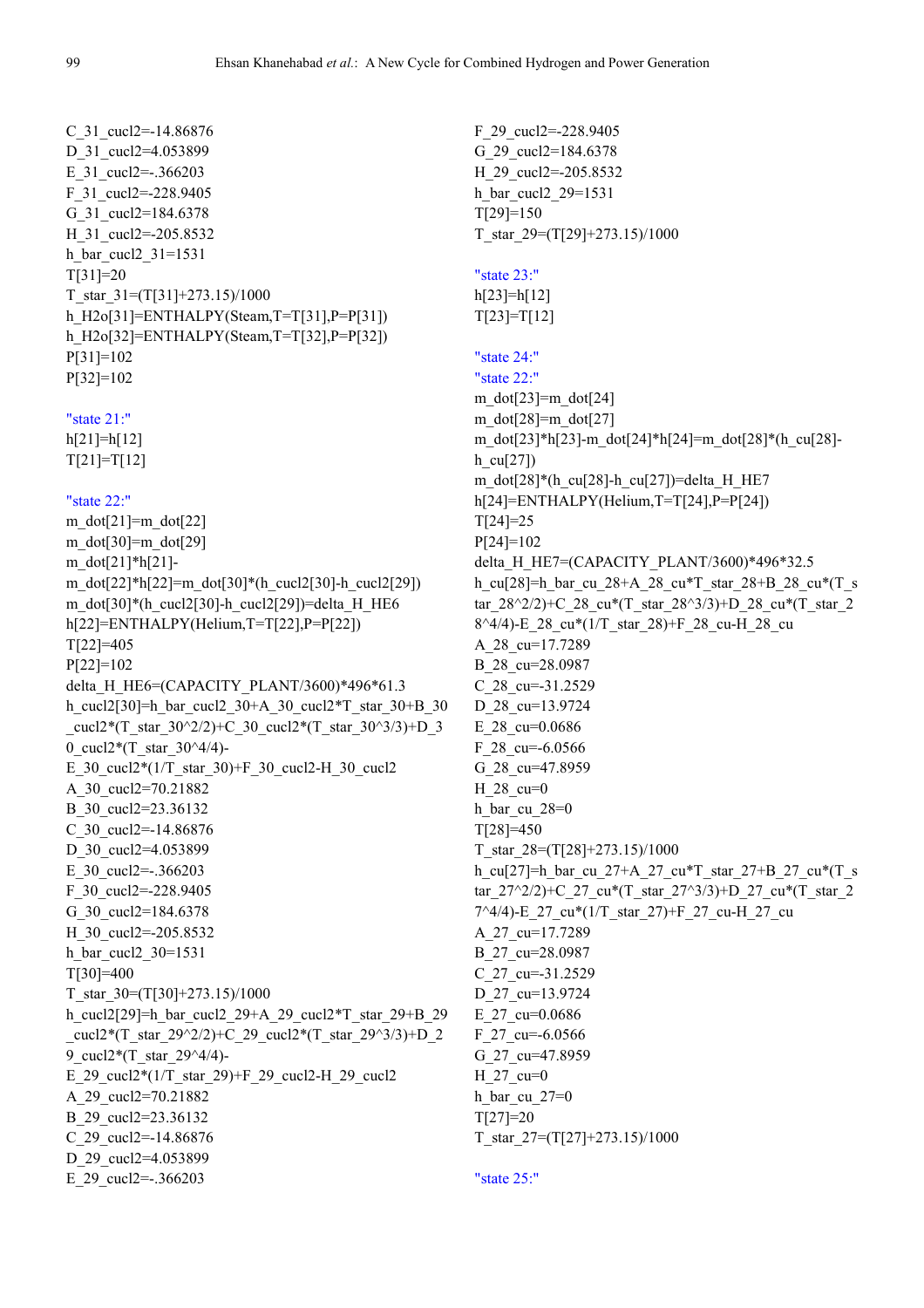m\_dot[14]+m\_dot[16]+m\_dot[18]+m\_dot[20]+m\_dot[22]+m \_dot[24]=m\_dot\_Heliume m\_dot[14]\*h[14]+m\_dot[16]\*h[16]+m\_dot[18]\*h[18]+m\_do t[20]\*h[20]+m\_dot[22]\*h[22]+m\_dot[24]\*h[24]=m\_dot\_Hel iume\*h[25] T[25]=TEMPERATURE(Helium,h=h[25],P=102)

#### "state 26:"

w com 3=v\*deltap v=VOLUME(Helium,T=T[25],P=102) deltap=2\*30 m\_dot\_Heliume\*(h[26]-h[25])=w\_com\_3 W dot com3=m dot Heliume\*w com 3 T[26]=TEMPERATURE(Helium,h=h[26],P=162)

#### "Thermal efficiency:"

w\_turbine=abs(h[6]-h[7])+abs(h[8]-h[9]) w\_compressor=abs(h[2]-h[1])+abs(h[4]-h[3]) w\_net=w\_turbine-w\_compressor q in=(h[6]-h[5])+(h[8]-h[7]) eta\_power=w\_net/q\_in

#### "Net power gennerated"

m\_dot=500 W dot cycle=m\_dot\*w\_net-W\_dot\_hydrogen\_cycle-W dot com3

"w\_dot\_hydrogen\_cycle: "

W\_dot\_hydrogen\_cycle=(CAPACITY\_PLANT/3600)\*496\* 97.6

#### "Thermal efficiency of Khanehabad cycle:"

eta\_khanehabad\_cycle=(LHV\_H2+W\_dot\_cycle)/(Q\_net) LHV\_H2=(CAPACITY\_PLANT/3600)\*496\*240 Q net=m\_dot\*q\_in

### **References**

- [1] Veziroglu T.N., Sahin S. 21st century's energy: hydrogen energy system. Energy Conversion and Management 2008, 49(7), 1820-31.
- [2] Dincer I. Environmental and sustainability aspects of hydrogen and fuel cell systems. International Journal of Energy research 2007, 31, 29-55
- [3] Orhan MF, Dincer I, Rosen MA. Exergoeconomic analysis of a thermochemical copper-chlorine cycle for hydrogen production using specific exergy cost method. Thermochimica. Acta. 2008, doi:10.1016/j.tca.2009.08.008.
- [4] Bose T, Malbrunot P. Hydrogen: facing the energy challenges of the 21st century. Paris: John Libbey Eurotext, 2007
- [5] Rosen MA. Advances in hydrogen production by

thermochemical water decomposition: A review. International Journal of Energy 2010, 35, 1068-76

- [6] Kothari R, Buddhi D, Sawhney RL. Comparison of environmental and economic aspects of various hydrogen production methods. Renewable and sustainable Energy Reviews 2008, 12, 553-63
- [7] Evan BCR, Allen RWK. A figure of merit assessment of the routes to hydrogen. International Journal of Hydrogen Energy 2005, 30, 809-19
- [8] Beghi GE. Adecade of research on thermochemical hydrogen at the joint research center, ISPRA. International Journal of Hydrogen Energy1986, 11(12): 761-71
- [9] Funk JE. Thermochemical hydrogen production: past and present. International Journal of Hydrogen Energy 2001, 26(3), 185-90
- [10] Pregger T, Graf D, Krewitt W, Sattler C, Roeb M, Moller S. prospects of solar thermal hydrogen production processes. International Journal of Hydrogen Energy 2009, 34, 4256-67
- [11] Balta MT, Dincer I, Hepbasli A. Thermodynamic assessment of geothermal energy use in hydrogen production. International Journal of Hydrogen Energy 2009, 34(7), 2925- 39
- [12] Fletcher EA. Solar thermal processing: a review. Journal of Solar Energy Engineering 2001, 123, 63-74
- [13] Balta MT, Dincer I, Hepbasli A. Potential methods for geothermal-based hydrogen production. In: proceedings of the international conference on hydrogen production (ICH2P-09). May 03-06, 2009, Oshawa, Canada: University of Ontario Institute of Technology. pp. 225-42
- [14] Balta MT, Dincer I, Hepbasli A. Geothermal-based hydrogen production using thermochemical and hybrid cycles: a review and analysis. International Journal of Hydrogen Energy 2010, 34(9), 757-75
- [15] Bertel E, Nuclear energy- the hydrogen economy. Nucl Energy Agency News 2004, 22:10-3
- [16] Duffey R, Green atoms. Power Energy 2005, 2(2), 8-12
- [17] Marchetti C. Long term global vision of nuclear-produced hydrogen. Int. J Nucl Hydrogen Prod Appl 2006, 1(1), 13-9
- [18] Orhan MF, Dincer I, Rosen MA. The oxygen production step of a cooper-chlorine thermochemical water decomposition cycle for hydrogen production: energy and exergy analysis. Chemical Engineering Science 2009, 64, 860-9
- [19] Orhan MF, Dincer I, Rosen MA. Energy and exergy analysis of the fludized bed of a copper-chlorine cycle for nuclearbased hydrogen production via thermochemical water decomposition. Chemical Engineering Research and Design 2009, 87, 684-94
- [20] Orhan MF, Dincer I, Rosen MA. Thermodynamic analysis of the copper production step in a copper-chlorine cycle for hydrogen production. Thermochimica Acta 2008, 480, 22-9
- [21] Orhan MF, Dincer I, Rosen MA. Energy and exergy assessments of the hydrogen production step of a copperchlorine thermochemical water splitting cycle driven by nuclear-based heat. International Journal of Hydrogen Energy 2008, 33, 6456-66